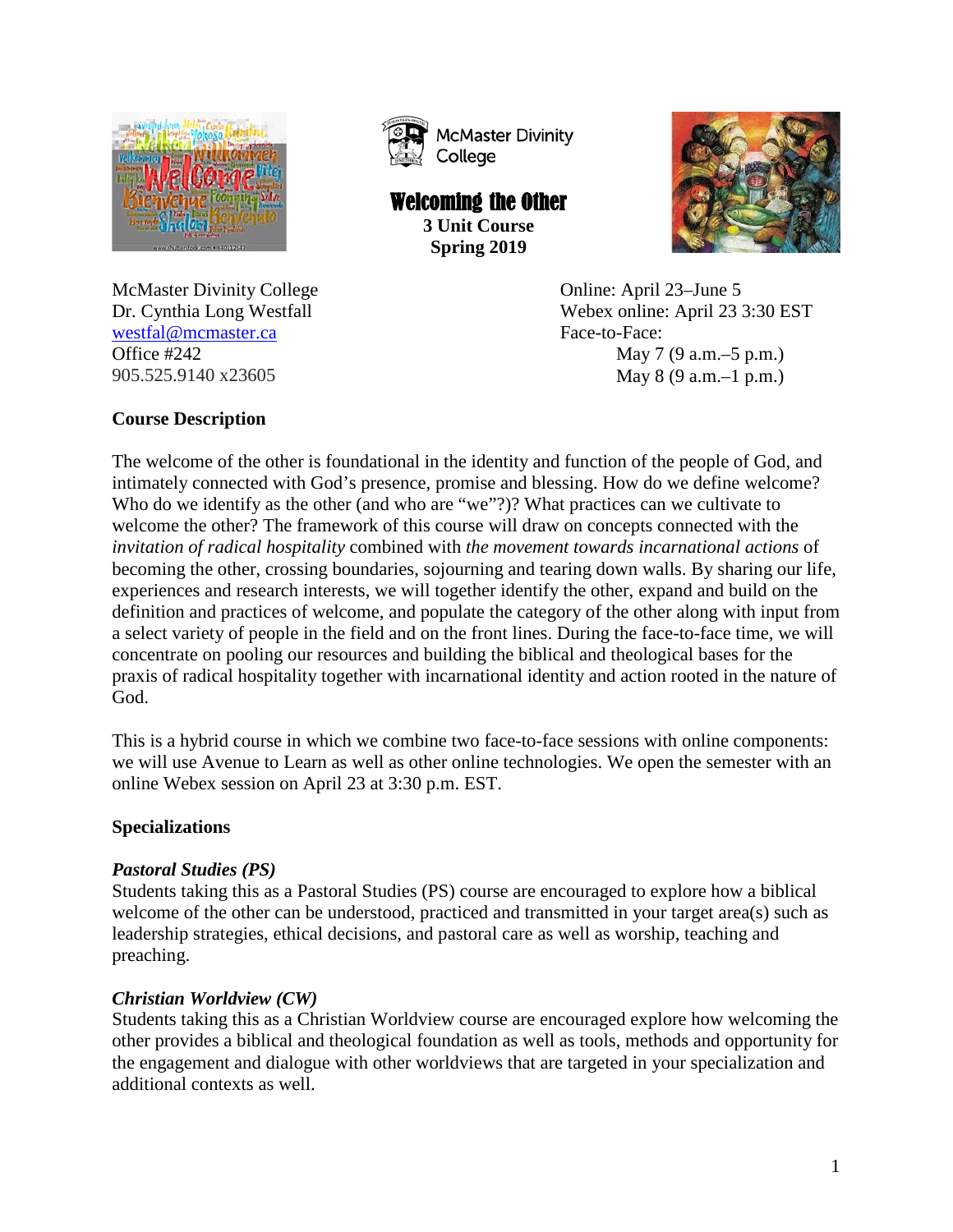### *Church and Culture (CC)*

Students taking this as a Church and Culture (CC) course are encouraged to explore the interface of the Church and the contemporary world in the theology and practice of welcoming the other in your targeted context(s) such as missions, development, evangelism, the emerging church, cultural context, preaching, or worship.

### *Counselling and Spiritual Care (CS)*

Students taking this as a Counselling and Spiritual Care course are encouraged to explore the utilization of the biblical, theological and practical aspects of welcoming the other to frame, enrich and equip your approach to spiritual care and pastoral intervention in contexts of diversity (social, cultural, racial, economic, religious, etc.).

### *Biblical Studies (BS*)

Students taking this as a Biblical Studies (BS) course will be encouraged to explore and research biblical content and develop a biblical theology that is exegetically responsible and interacts critically with scholarship that is fundamental in the practice of hospitality and incarnational movement in the welcome of the other, with applications that embrace the complexity of contemporary culture(s).

### **Course Objectives**

### **Knowing**

- 1. Understand the biblical basis for welcoming the other for the individual, the church, society and global contexts
- 2. Extend your understanding of welcome and the other to larger contexts and new possibilities.

### **Doing**

- 1. Research and develop a biblical topic/theme, passage or project that is relevant to your specialization and relates to the Church and/or current personal and communal practice.
- 2. Develop a life map on welcoming the other
- 3. Engage in welcoming the other in a local context and theologically reflect on that experience.

### **Being**

- 1. Awareness of your place, connection and circle of influence
- 2. Cultivated empathy for the other based on who you are & your past experience
- 3. Commitment to hospitality and an incarnational ministry consistent with your calling
- 4. Maturing habits of devotion & self-care that support the demanding nature of the discipline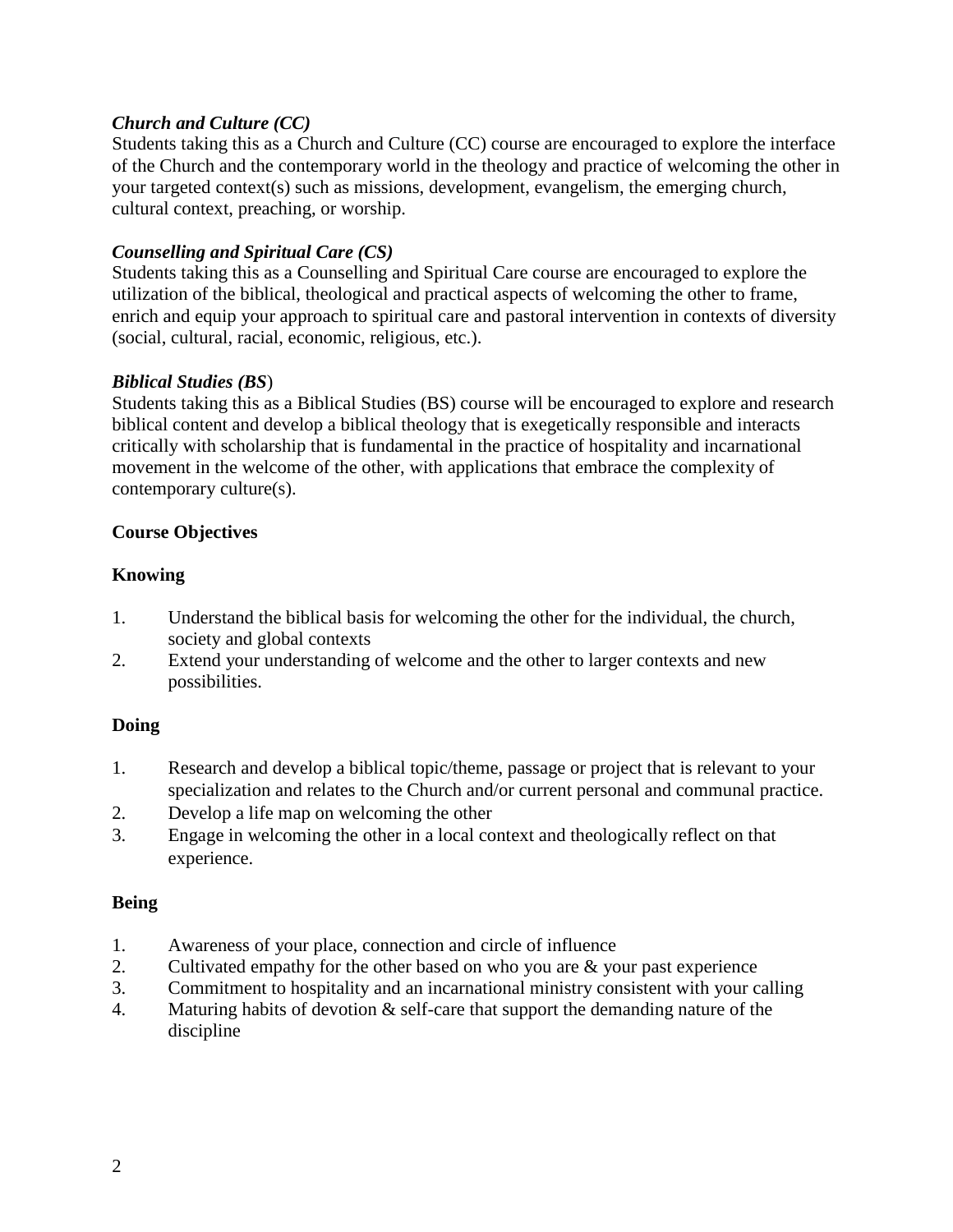### **Reading**

- Pohl, Christine. *Making Room: Recovering Hospitality as a Christian Tradition*. Brewster, MA: Paraclete Press, 2011. 219 pp.
- Warren, Michelle Ferrigno. *The Power of Proximity: Moving Beyond Awareness to Action.* Downers Grove, IL: InterVarsity, 2017. 182 pp.

Papers distributed to the class through Avenue to Learn and Dropbox

## **Recommended**

Fraser, Eloise Renich. *Confessions of a Beginning Theologian*. Downers Grove: IVP Academic, 1998.

- Oden, Amy. *And You Welcomed Me: A Sourcebook on Early Hospitality as a Christian Tradition*. Nashville: Abingdon, 2010. 318 pp.
- Volf, Miraslav. *Exclusion and Embrace: A Theological Exploration of Identity, Otherness, and Reconciliation.* Updated ed; Nashville: Abingdon, 2019. 336 pp.

### **Course Requirements**

#### **Online Participation** (15%)

There will be a couple of venues in which you will be expected to contribute to the course online: (1) you will share content or initiate topics of discussion as directed in online presentations and (2) you can respond or interact with the contribution/content/topics of others. Contribute content on the average of once a week and interact with a minimum interaction or response to five others each week (on the average).

### **Reading Report** (10%)

Complete the required reading for the course and submit a reading report of the percentage of reading completed by **11:59 p.m. on June 5**.

### **Written assignments**

### *Theological Reflection on Welcoming the Other (20%)*

The student will engage in an encounter/ interaction in which you have an experience in welcoming the other (suggestions distributed on Avenue). The student will write a 5 page theological reflection on the experience based on the MRS model for spiritual reflection. **It is due midnight, June 5.** Submit to Avenue to Learn

### *Development of a Life Map Centered on Welcoming the Other* (20%)

Goal: Summarize your personal theology concerning welcoming the other, integrating identity, experiences, theology and practice. **It will be due 11:59 p.m. May 17.**

Utilizing the tools given in the course, design a map (model) with the following sections:

- Identify your experience of welcoming the other through your life story
- Clarify the biblical basis for welcoming the other in your area(s) of interest
- Identify your areas of responsibility, circle of influence and passion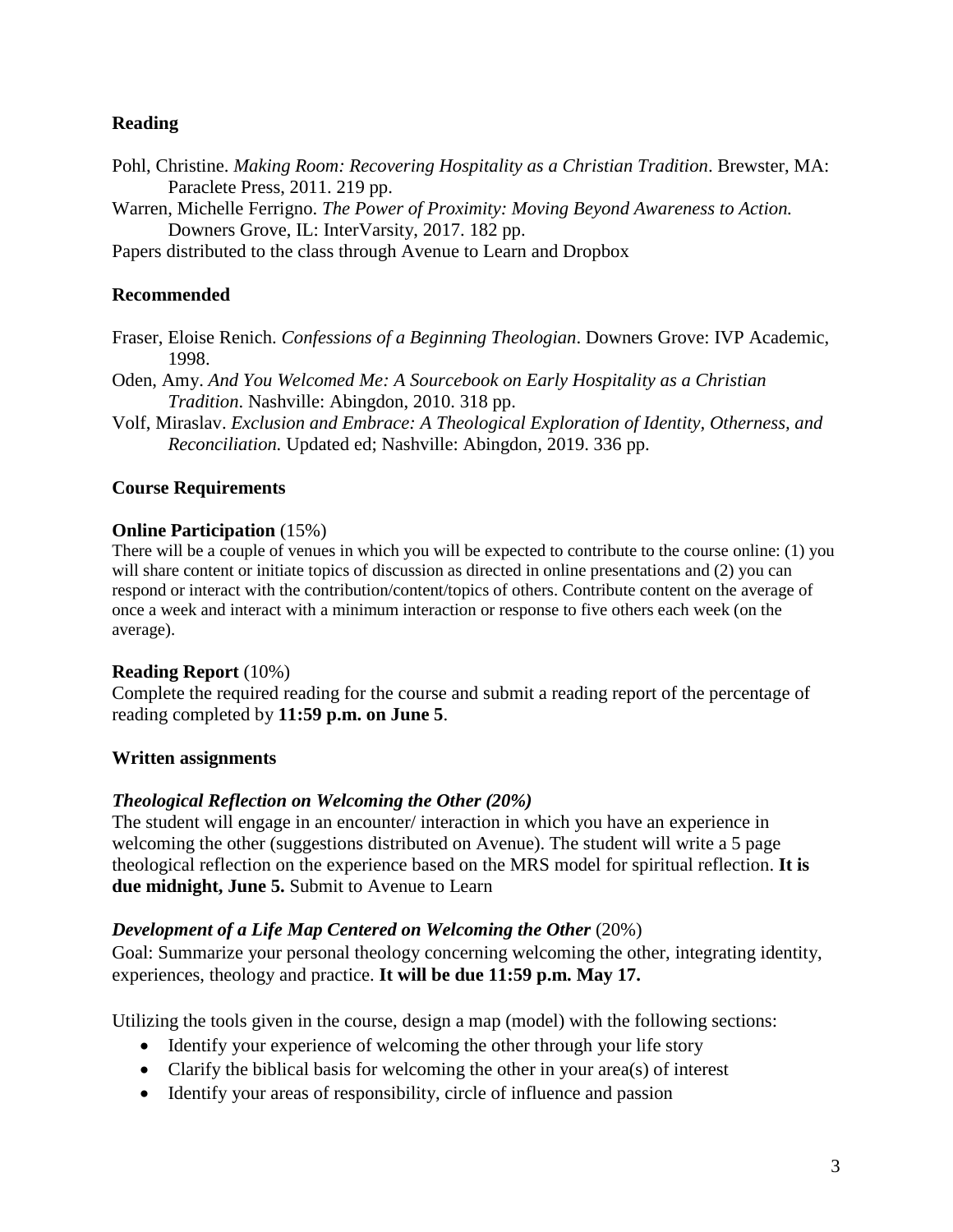- Problem-solve any challenges and barriers
- Plan to implement necessary changes.
- In summary, write your personal mission statement.

Detailed instructions for the Life Map will be posted in an online presentation on April 29.

The Life Map should be a minimum of 10 pages long and follow the MDC Style Guide<https://mcmasterdivinity.ca/wp-content/uploads/2018/02/mdcstyleguide.pdf>

### *Choice of Exegetical Paper, Research Paper or Portfolio Project* (35%)

Each student will either (a) write a research paper, (b) write an exegetical paper or (c) create a portfolio project on welcoming the other, suitable to the student's specialization. **It will be due 11:59 p.m., June 5 submitted to Avenue to Learn** (projects may be submitted in hard copy by arrangement). For all matters of style and form, consult the McMaster Divinity College Style Guidelines for Essays and Theses: [https://mcmasterdivinity.ca/wp](https://mcmasterdivinity.ca/wp-content/uploads/2018/02/mdcstyleguide.pdf)[content/uploads/2018/02/mdcstyleguide.pdf](https://mcmasterdivinity.ca/wp-content/uploads/2018/02/mdcstyleguide.pdf)

Each student's choice of paper or profile project will be described by the student in detail in a paragraph **submitted to Avenue to Learn due on May 10**. Each student will receive feedback on their choice and description.

Exegetical papers will be approximately 15 pages, written according to the Steps to Exegesis (Steps to Exegesis, instructive PowerPoints and a rubric posted on Avenue).

Research papers will be approximately 3000 words (about 12 pages) of text, excluding footnotes and bibliography. There should be a minimum of 15 academic sources used in the footnotes and bibliography. A rubric for research papers will be posted online together with a YouTube video on how to write research papers.

Portfolio projects should largely be determined by your specialization. Creativity is encouraged. You may choose to design an artifact: an art project, poetry or song, but in that case, you must also submit a written detailed description of exactly how your artifact utilizes, interprets and applies Scripture and the principles of biblical interpretation of the course.

Marking will be based on:

- How the message and content utilizes and applies Scripture and the principles of biblical welcome studied in the course as the primary goal.
- The appropriateness of the project for the identified target group,
- The quality and proficient use of the medium
- The estimated effort expended on the project (it should be nearly equal to the effort of a 12 pg. exegetical paper).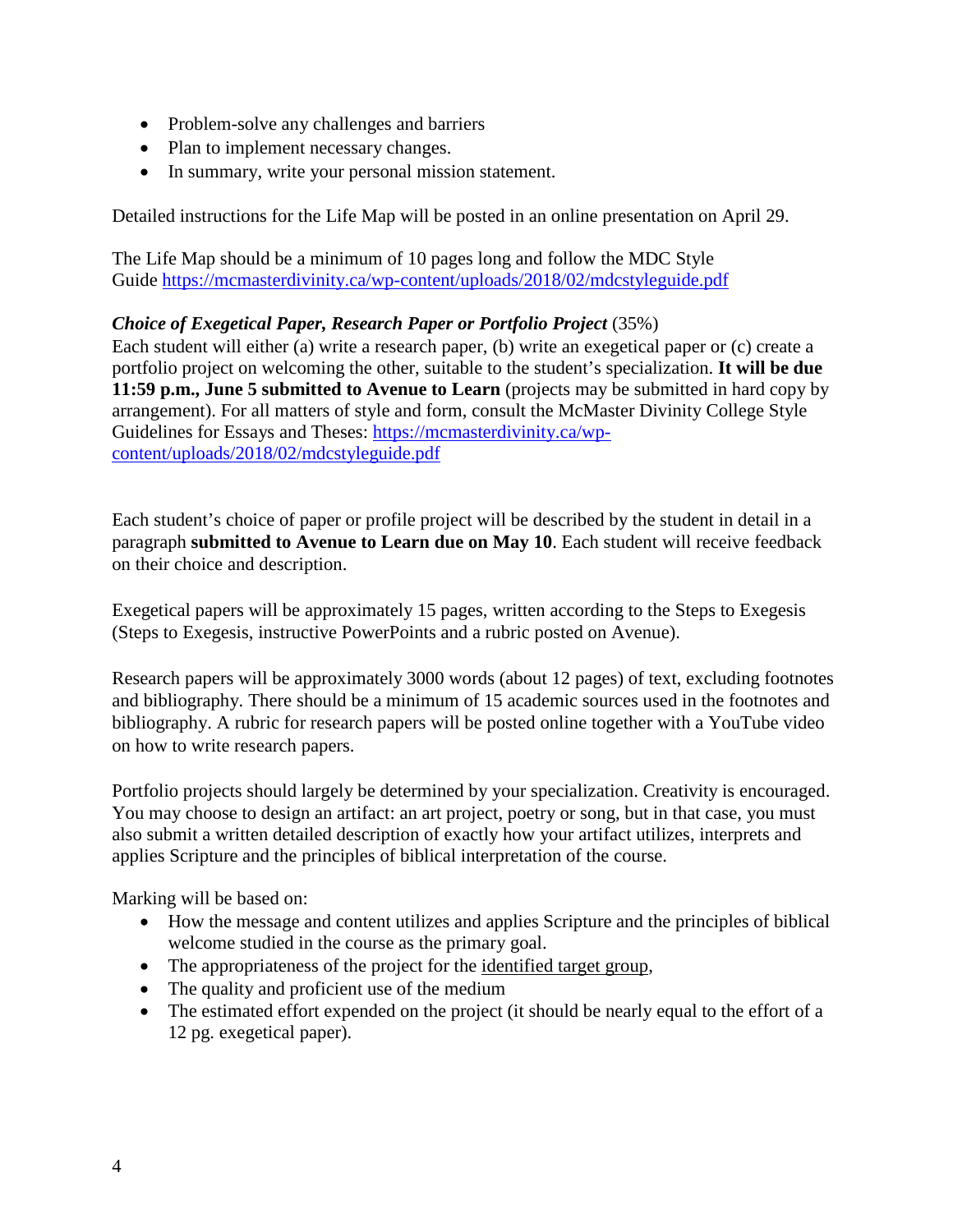If the student fails to submit the paper on time, a late penalty of 2% a day will be applied to the paper's final grade until 7 days, when it will be 5% a day. **No papers will be accepted after June 7.**

| <b>Course Assessment Summary</b> |     |
|----------------------------------|-----|
| <b>Online Participation</b>      | 15% |
| Reading                          | 10% |
| Theological reflection           | 15% |
| Life Map                         | 25% |
| Paper or Project                 | 35% |

#### **Classroom Behavior**

#### **Attendance**

Students are required to be present for the face to face sessions on May 7 & 8. Students are expected to stay for the entire class sessions, unless arranged in advance.

#### **Participation**

Please respect the opinions of others without disrespect or ridicule, even if you do not agree with them. However, feel free to respond logically and critically in an orderly manner. Similarly content in all papers should be irenic while it may critique alternate positions.

Students are not expected to be doing work on any other subject except that which is appropriate in the course outline.

Students are not to carry on off-topic conversations in class in person, the phone or on the internet.

We will eat and drink in class—please help with set up and clean up.

Students who fail to respect these guidelines will be dismissed from the class with consequences. **MDC Policies**

### **Academic Honesty**

Academic dishonesty is a serious offence that may take any number of forms, including plagiarism, the submission of work that is not one's own or for which previous credit has been obtained, and/or unauthorized collaboration with other students. Academic dishonesty can result in severe consequences, e.g., failure of the assignment, failure of the course, a notation on one's academic transcript, and/or suspension or expulsion from the College.

Students are responsible for understanding what constitutes academic dishonesty. Please refer to the Divinity College Statement on Academic Honesty ~<https://mcmasterdivinity.ca/rules-regulations/>

# **Gender Inclusive Language**

McMaster Divinity College uses inclusive language for human beings in worship services, student written materials, and all of its publications. In reference to biblical texts, the integrity of the original expressions and the names of God should be respected.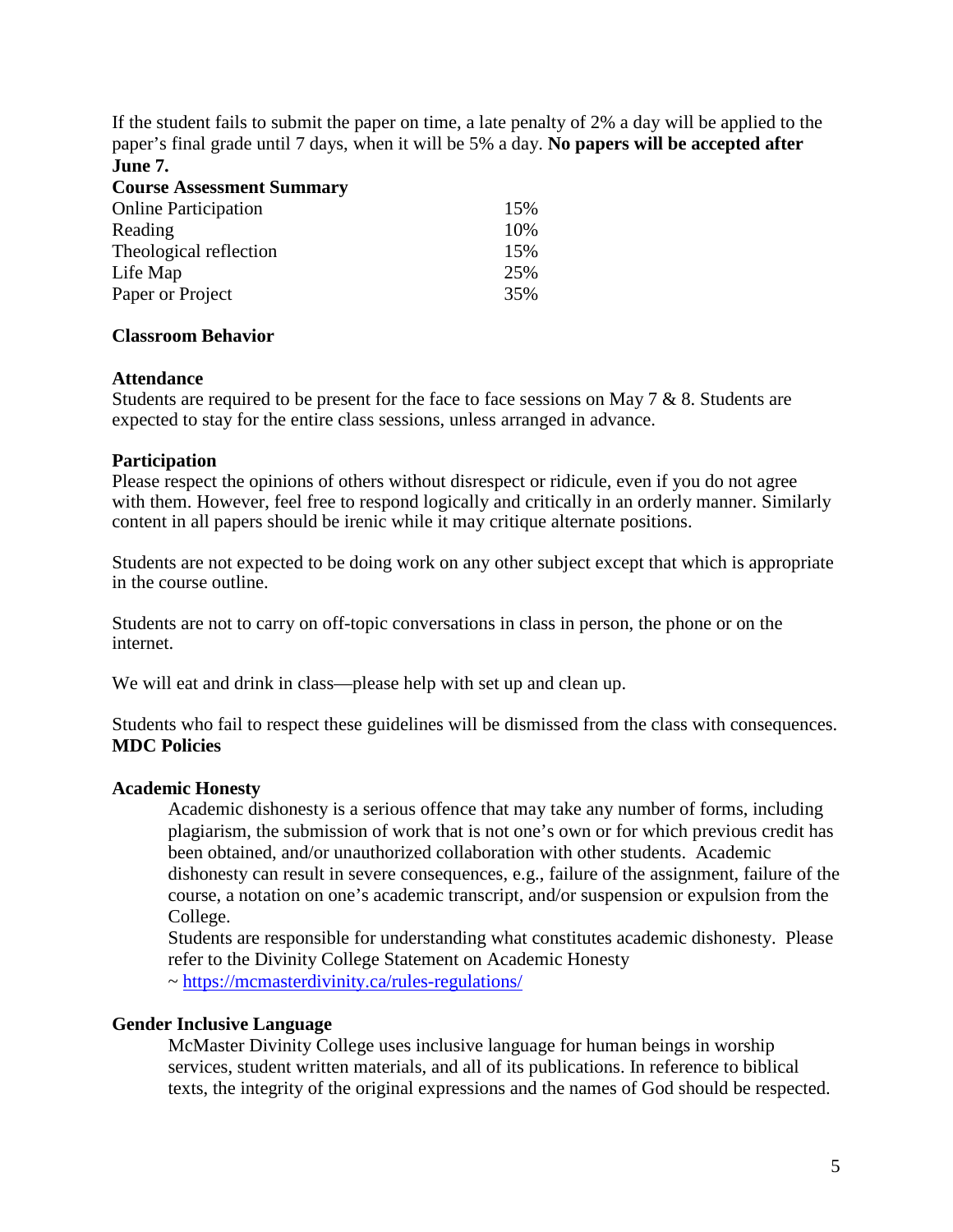The NRSV and TNIV are examples of the use of inclusive language for human beings. It is expected that inclusive language will be used in chapel services and all MDC assignments.

#### **Style**

All stylistic considerations (including but not limited to questions of formatting, footnotes, and bibliographic references) must conform to the McMaster Divinity College Style Guidelines for Essays and Theses

Failure to observe appropriate form will result in grade reductions.

#### **Appointments & office hours**

Contact me if I can assist you in any way via Avenue or e-mail: westfal@mcmaster.ca Phone: 289-238-9836

There are no set office hours, but I am available by appointment

#### **Disclaimer**

This syllabus is the property of the instructor and is prepared with currently available information. The instructor reserves the right to make changes and revisions up to and including the first day of class.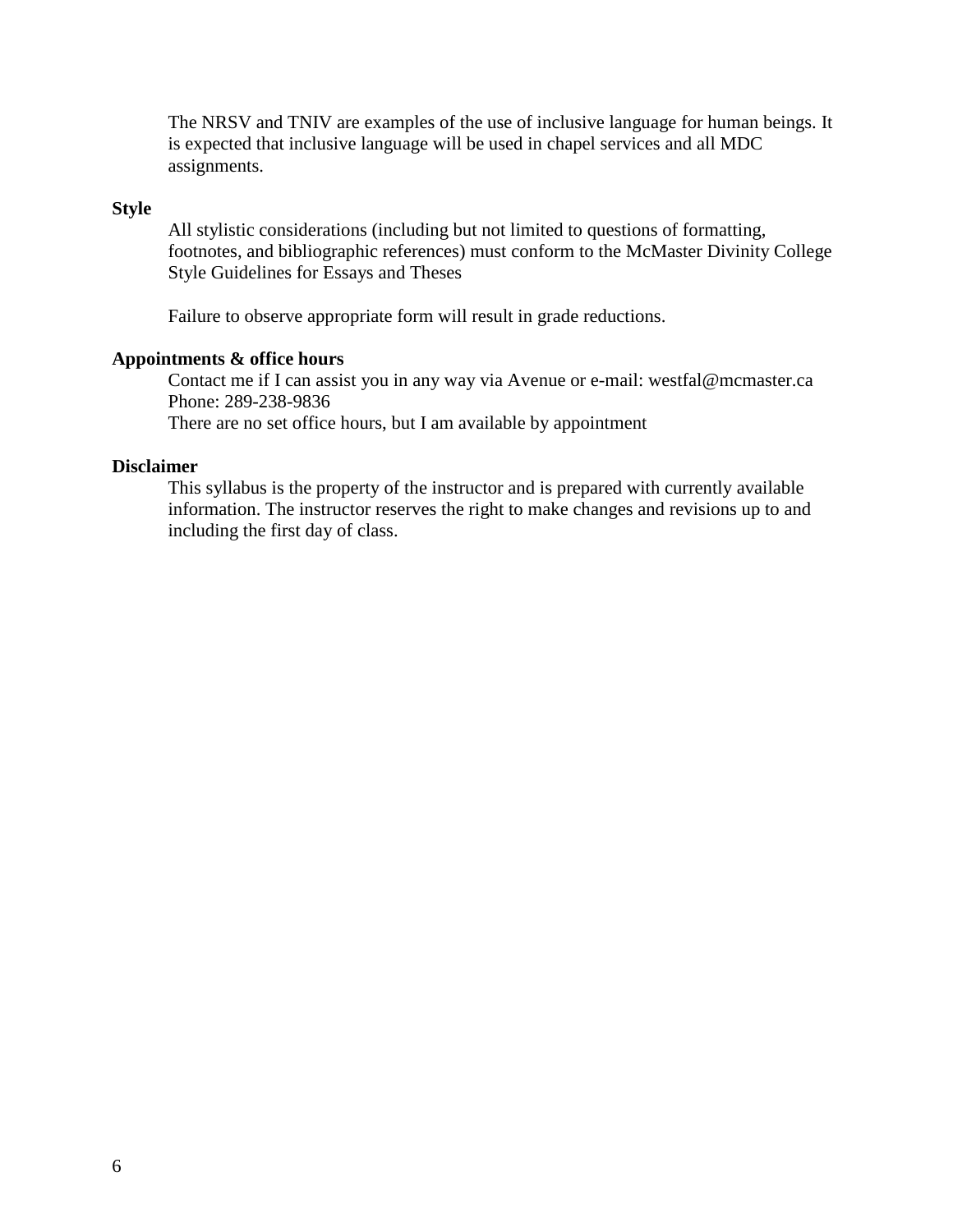#### **Course Schedule**

#### Week 1: Webex online: April 23, 3:30

Introduction to the Course: Welcoming the other

#### **Self –Introduction: Establishing our own identities (intersectionality): Who are "we"?**

Faith Race Nationality Location Gender Sexuality Class Education

Week 2: April 29–May 3

Online presentation and discussion forum

Life maps, theological reflection and practice-led discipline: tools to clarify what is "practice-led": explore identity, experiences and practice

#### Week 3: Face-to-Face sessions

May 7

Pooling of our resources on the other: A biblical theology of welcome DPT Hour: Crafting our theological foundation

#### May 8

Biblical theology cont.

Theologies, Theories and Philosophies

A theology of Welcome: empathy, incarnational presence, invitation,

friending, becoming the other

Social Identity theory

Spatial theory

Post-Colonial Interpretation, Liberation Theology

DPT Hour: Identifying and utilizing methodologies

### May 10 **Paragraph description of paper or profile project due**

Week 4; May 13–18: Categories of other Online presentation, discussion forum Faith Race Nationality **Culture** Gender Class Education